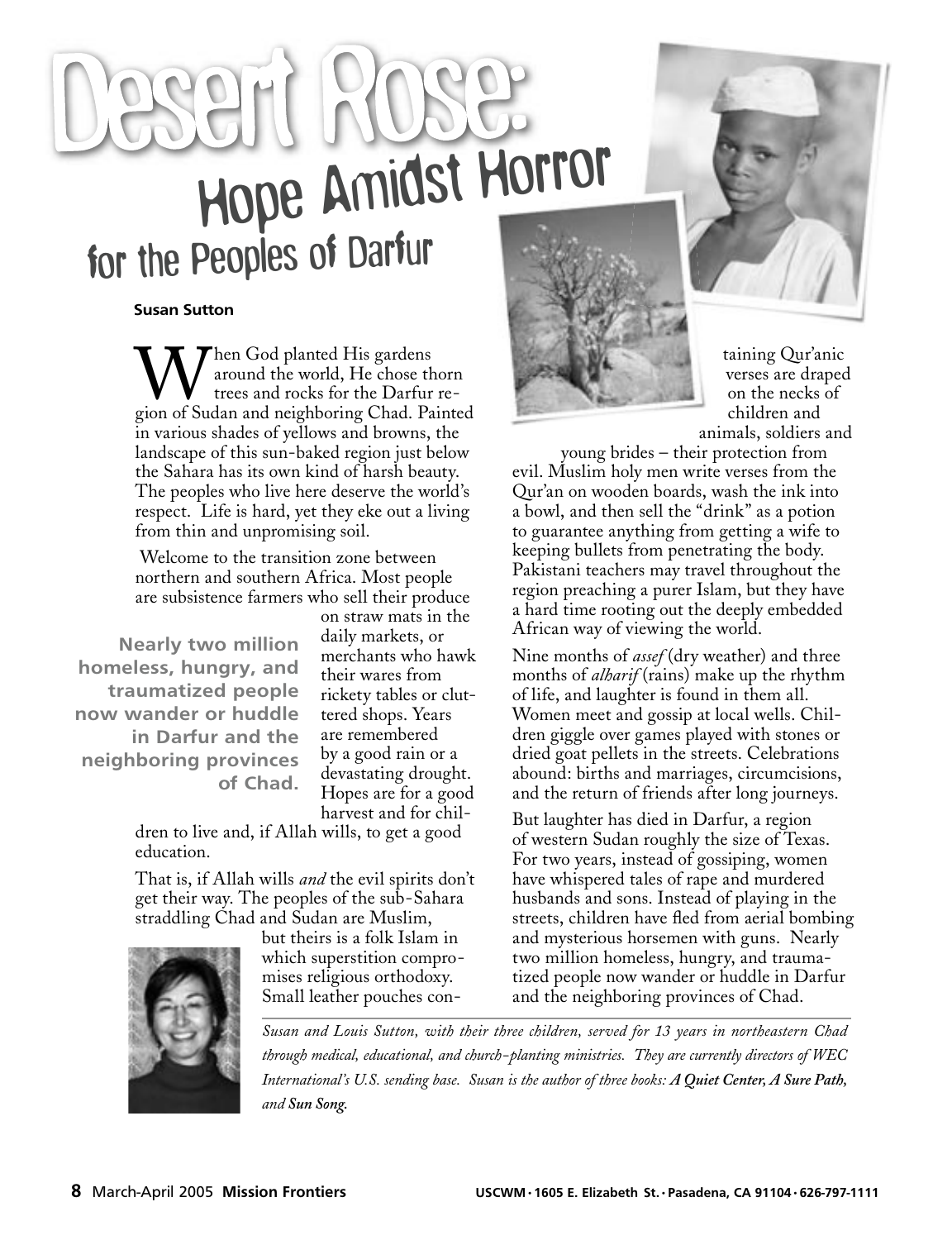The world has taken notice, thanks largely to concerned Christians who persisted in bringing Darfur to the attention of influential politicians. No one wants another Rwanda. In fact, before the tsunami struck Asia on December



26, the United Nations had identified Darfur as "the world's worst humanitarian crisis." In July 2004 the U.S. Congress passed a resolution declaring the Darfur situation to be "genocide." Though the Asia tsunami crisis surpasses Darfur in the reported loss of life and the destruction of property – meriting the tremendous response of aid – the Darfur crisis is dominated by a heartwrenching difference:

the enormous destruction comes from human hands rather than nature.

#### **Making Sense of the Headlines**

Many questions persist for outsiders trying to make sense of the news headlines emerging from this region. What exactly is going on? Are the accusations of "genocide" and "ethnic cleansing" true? Is the conflict religious or tribal or political? Are any disciples of Jesus resident in the region and acting as salt and light toward long-term solutions? Is Darfur merely a black hole of chaos, or do we see any signs of hope?

The answers are numerous and as complex as Africa itself. To live and work in sub-Saharan Africa is to understand that woven through the fabric of daily life are threads that reinforce its complexity, including *ethnic threads* (Arab vs. African), *economic threads*  (herder vs. sedentary farmer), and *political threads* (traditional leaders vs. appointed civil government officials).

*Ethnic threads*. The peoples of western Sudan and northeastern Chad are rich in an ethnic

diversity. Tribal names roll off the tongue: *Abu Charib, Mimi, Maba, Masmaje, Assangori* in Chad, and *Fur, Zane, Mondari, Moru, Murie, Midob*  in Sudan. Some people groups spill across the porous border as if there were no border at



all: Sudanese make weekly trips to Chad to buy and sell in the markets, while Chadians walk or ride donkeys and horses to attend mosques or visit relatives in Sudan. Five predominant

ethnic groups claim eastern Chad and western Sudan as their common home: the Masalit, Zaghawa, Tama, Daju, and Arabs with their sub-clans. The Fur, a group distinctive to Sudan (Darfur literally means "country of the Fur"), could well join the list if the present crisis causes refugees to settle permanently among their neighbors in Chad.

Ethnic identities remain strong, but often the various people groups mingle as good neighbors in marketplaces, mosques, and homes. They often intermarry.



**In 2004 the United Nations identified Darfur as "the world's worst humanitarian crisis." In July 2004 the U.S. Congress passed a resolution declaring the Darfur situation to be "genocide."**

Farmers and merchants in rural villages may speak different ethnic languages, but they share the common trade language of Arabic. Less sedentary nomads wander up and down the borders living in convenient portable "tents" of woven mats and wood that can be dismantled and transported on the back of a camel. Some, however, settle in bush towns and plant fields of their own, blurring the ethnic lines even further.

In northeastern Chad the diversity normally works. Sudan, however, has chosen to write a different story. Over the last decades the central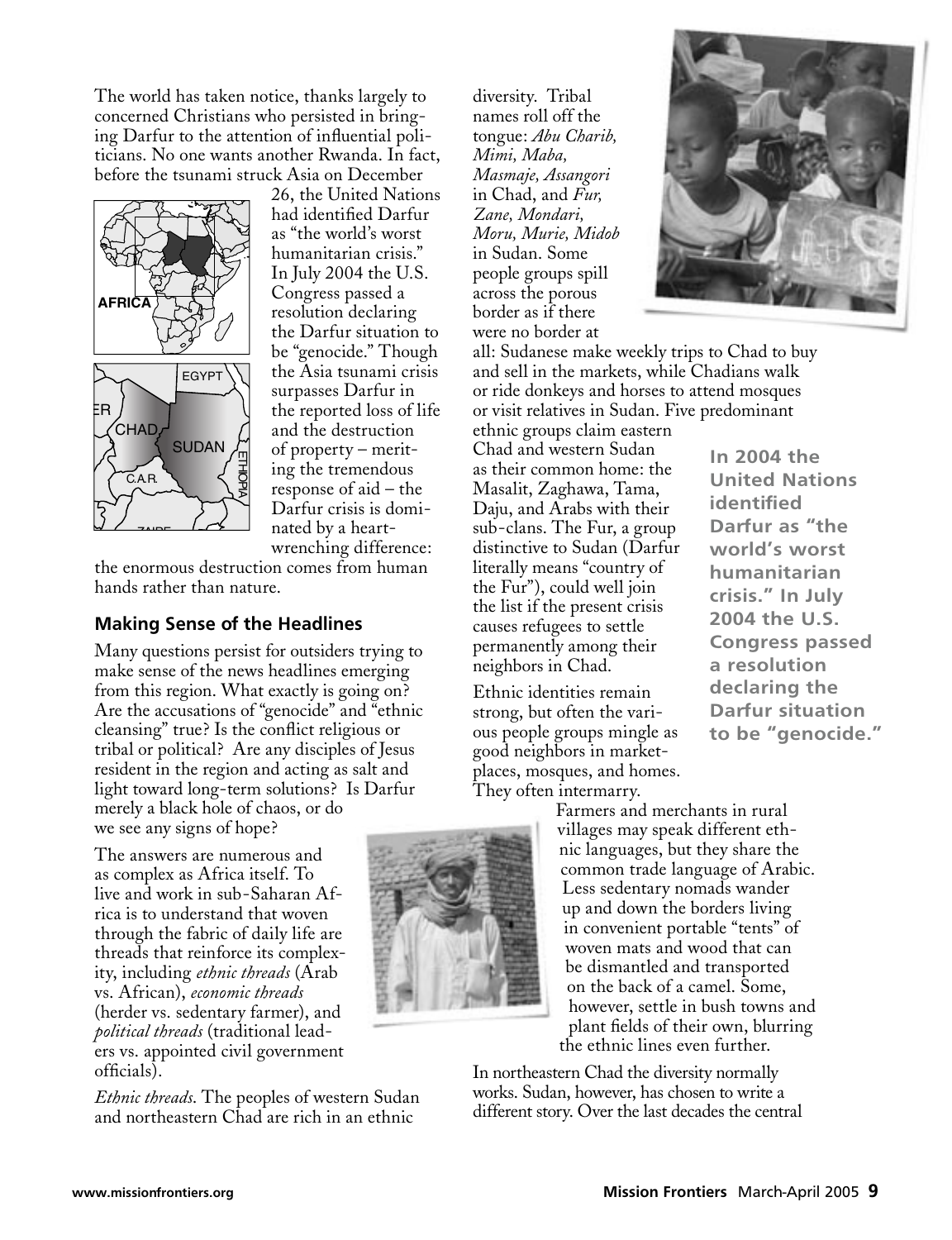government of Sudan, located in Khartoum, has increasingly emphasized an ethnic line of distinction between the black African peoples (Masalit, Zaghawa, and Fur) and their lighterskinned Arab neighbors (collectively termed Baggara). Local Arabs have been politically favored over black Africans, even though the latter are more population. Grievances voiced by ethnic Africans against Arab neighbors have not been addressed adequately, if at all. The message received from an Arab-dominated government is clear: all may be Muslim in Darfur, but not all are considered equal.

*Economic threads*. The age-old conflict over land has intensified. Fur farmers resent camel-riding Arabs CAMEROON

who trample fields as they search for pastureland. But it is not just the herders versus the farmers. Arab nomads resent Zaghawa

**Darfur is one of the least evangelized areas on earth. Less than 50 disciples of Jesus are known among all Darfur's peoples.**

herdsmen who make seasonal forays into Arab-occupied grazing areas. Regular droughts and increasing desertification heighten the conflict, as herdsmen must push further south to find land

suitable for grazing, competing with each other and with farmers for what they need to survive. Tribes who share the same religion find it hard to share the same land.

*Political threads*. Sudan's government has done a poor job of handling these conflicts, leaving grievances to simmer, then boil, then explode.

![](_page_2_Figure_7.jpeg)

While Sudan recently inched towards a resolution of its (separate) civil war between the north and south, two new rebel groups formed in western Darfur: the Sudanese Liberation Army (SLA) and the Justice and Equality Movement (JEM). Not wanting these new rebel groups to inspire other regions of the country, Khartoum has struck back in force with the *janjawid*. These "demon horsemen" or "armed horsemen," depending on who is translating, were originally recruited and sent south to attack regions held by the southern rebel army. Khartoum then armed more of them to help counter the rebels in Darfur. In the guise of subduing rebel soldiers, the government began

a campaign of bombing villages from the air while the *janjawid* have run a ground campaign of burning and pillaging villages, murdering men and boys, and raping women and young girls. Government response to armed rebels has morphed into a systematic terrorization and slaughter of innocent civilians.

Muslims are shocked and angered that other

Muslims are threatening them. One worker in the region reports, "Probably the greatest seismic upheaval from this conflict ... is the worldview/paradigm shift of these black African tribes being attacked by their

![](_page_2_Picture_12.jpeg)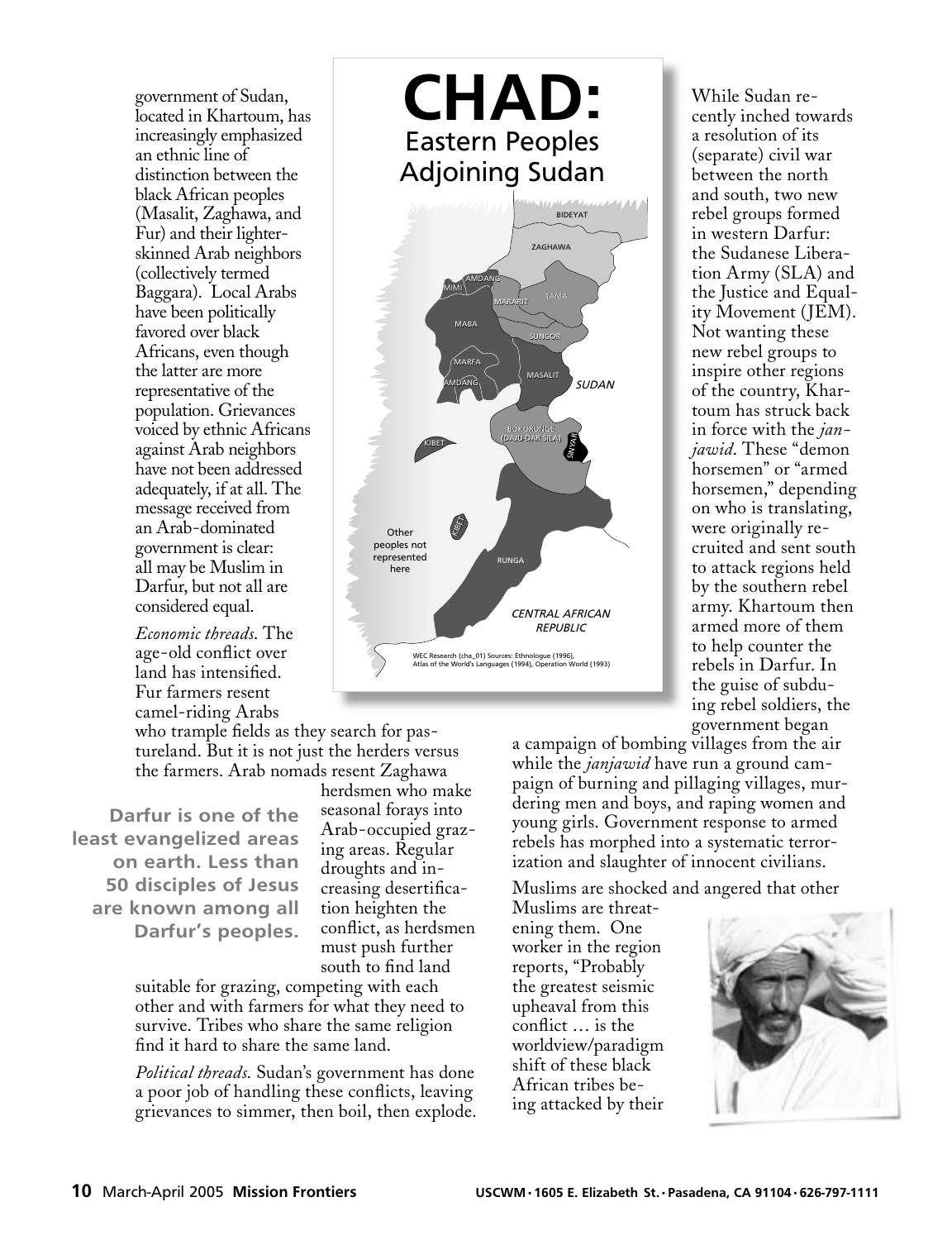# **The Peoples of Darfur**

One worker in the region offers the following survey of Darfur's peoples. For supplemental information on these peoples, see sources such as *www.worldchristiandatabase.com* and *www.joshuaproject.net.*

| <b>People</b>   | <b>Estimated</b>  | <b>Known</b>     |
|-----------------|-------------------|------------------|
| <b>Group</b>    | <b>Population</b> | <b>Believers</b> |
| Baggara         | 215,000           |                  |
| <b>Bargo</b>    | 1,400             | $1-3$            |
| Barno           | unknown           | 0                |
| <b>Bederia</b>  | 503,000           | 0                |
| <b>BeniAmir</b> | unknown           | 0                |
| Beni Helba      | 15,000            | 0                |
| Berti           | 171,000           | 0                |
| <b>Bideyat</b>  | 44,000            | 0                |
| <b>Birged</b>   | 95,000            | 0                |
| Daju            | 134,000           | 0                |
| Falata          | 418,000           | 1                |
| Fulani          | 131,000           | 0                |
| Fur             | 710,000           | $4-8$            |
| Gimr            | 100,000           | 0                |
| Habania         | unknown           | 0                |
| Hawara (Jalaba) | unknown           | 0                |
| Humir           | 55,000            | 0                |
| Khuzam          | 16,000            | 0                |
| Maba            | 191,000           | 5                |
| Massalit        | 168,000           | 2-3              |
| Meidob          | 62,000            | 0                |
| Mima            | 75,000            | 0                |
| Rizeigat        | 249,000           | 0                |
| Sara (=Sinyar)  | 21,000            | 0                |
| Songar          | 21,000            | 0                |
| Taelba          | unknown           | 0                |
| Tama            | 88,000            | 0                |
| Tarjam          | 5,000             | $\Omega$         |
| Tunjur          | 163,000           | 0                |
| Zaghawa         | 155,000           | 20-30            |
| Ziadia          | unknown           | 0                |
| <b>Total</b>    | 6,000,000         | 34-51            |

Muslim brothers/government…. We hear story after story of these persecuted tribes scratching their heads and asking, "What have our Muslim brothers ever done for us? What has our Muslim government ever done for us?" As a result, some are questioning Islam.

# **Darfur Today**

In just a few years, Darfur has evolved from a typical sub-Saharan region of Africa – where diverse ethnic groups may squabble but generally live together in peace – to what it has now become: a region where fear reigns. The statistics are appalling. The World Health Organization estimates that 70,000 have died in 22 months, either from fighting or from starvation and disease; another survey suggests that the death toll may be closer to 200,000. Nearly two million people have fled villages under attack; they are officially "Internally Displaced Peoples", living in their own country but unable to go home and dependent on aid groups. Another 200,000 have fled across the border into Chad, where other aid workers have massed.

**"The solution is to pray, pray, and pray again."**

Patrick Johnstone, author of the acclaimed prayer guide, *Operation World*, has characterized Darfur as one of the least evangelized areas on earth. Less than 50 disciples of Jesus are known among all Darfur's peoples. Yet a millennium ago many Sudanese, including the Fur, were Christians – possibly spiritual heirs of the Ethiopian eunuch of Acts 8. (Some historians claim that the eunuch was Sudanese.) Is there hope for today?

## **Yet God Is At Work!**

Yes, out of the pain and chaos, hope is emerging in Darfur.

- Humanitarian organizations are responding with courage and determination to what Franklin Graham of Samaritan's Purse has rightly called "a very difficult and dangerous mission." Christian aid organizations and churches have the opportunity to express the love of Christ by their presence and compassion.
- Some Sudanese Christians are reaching out to the region, working with Christian aid organizations and sometimes working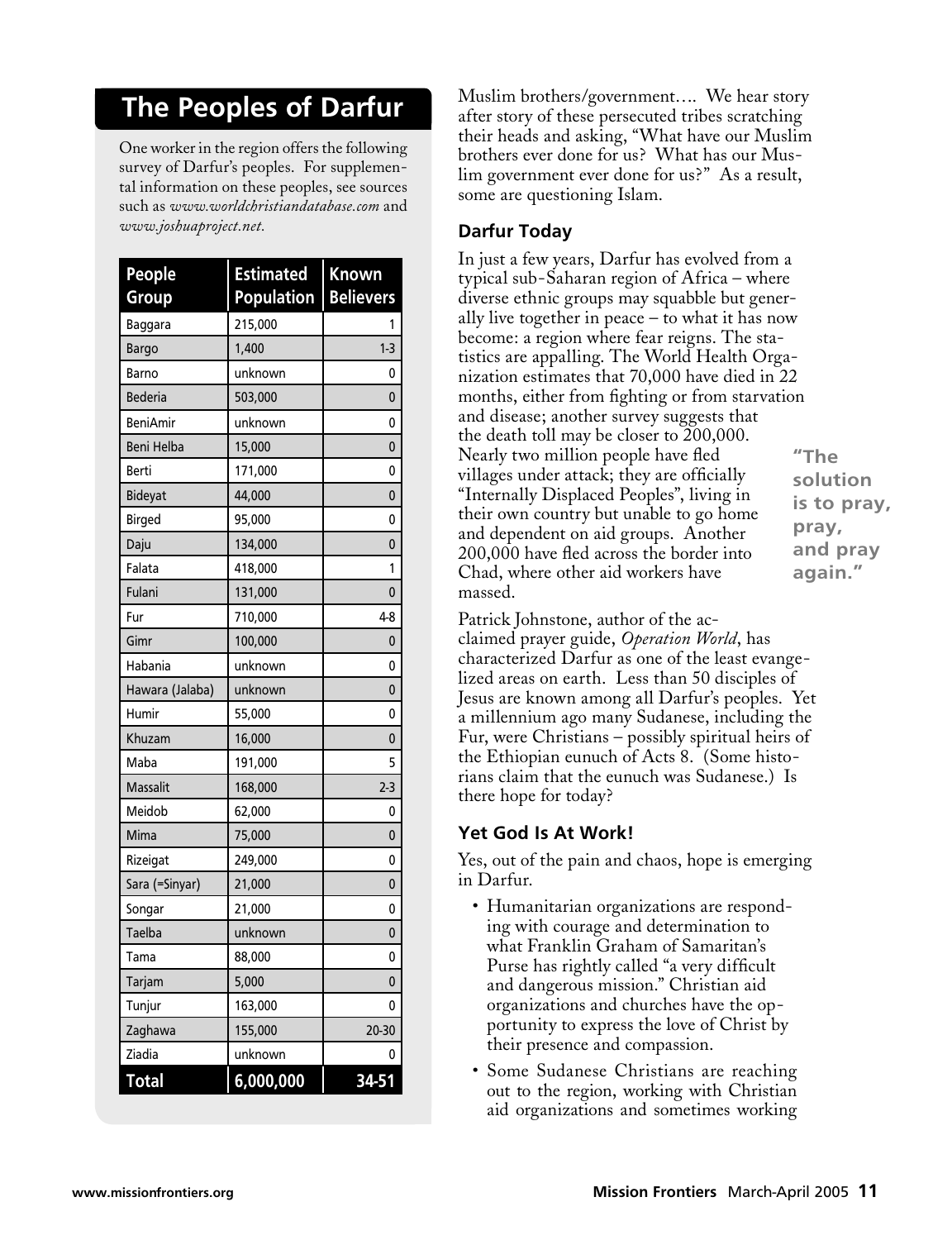alongside concerned Muslims. The Sudan Council of Churches (SCC), a partner of the Mennonite Central Committee, has a presence in Nyala, the capital of South Darfur. An American branch, SCC-USA, is actively involved in helping Sudanese churches reach out to this region.

God is also at work across the border! Chad offers an open door to reach the peoples of this region.

- WEC International, Mission Protestante Franco-Swisse au Tchad (MPFST), and other agencies have been working in eastern Chad for decades, offering health, educational, development and social programs. Although workers from these agencies cannot openly evangelize, God is using their presence to impart truth and catalyze an increasing interest in the gospel. Many believe that God's time has come for northeastern Chad.
- In the last ten years small groups of Muslim-background believers in Jesus have gathered in different towns.
- Bible translation is underway in four languages in the region.

**Missionaries must be willing to persevere in hard conditions. A call to this region can't be taken lightly.**

• The southern Chadian church is growing in mission vision. In the past, southerners who worked in the north as civil servants saw their

government transfer as "exile," only to be endured until they could return south. Now many are recognizing God's hand behind their assignment and want to be active witnesses for Christ.

#### **Persevere in Prayer**

There is a saying in Darfur: "The solution to the crisis requires three things: security, secu-

rity, and more security." The Church can just as strongly respond: "The solution is to pray, pray, and pray again." Those who do not grow weary in prayer will open doors for the gospel in Darfur, and hearts in Chad, and will usher in God's time to move among the peoples of this region.

#### **Share Christ's Compassion for the Suffering**

Churches and individuals can respond immediately by supporting Christian humanitarian organizations to enable the light of Christ to penetrate the area through compassionate care. Check the Internet to see what a variety of organizations – such as Samaritan's Purse, CARE, CORD, World Vision, the Mennonite Central Committee, and others you know – are doing in Darfur.

#### **Commit for the Long Haul**

Churches can adopt people groups of this region and begin praying for them. Contact mission agencies already at work long-term in the area and begin praying for them. The Leprosy Mission International has a presence in Darfur but has only two laborers. The Mission Protestante Franco-Swisse runs an orphanage, a pre-school, and several bush clinics. WEC International focuses on the Masalit, the Maba, the Tama, Assangori and Arabic-speaking nomads of the region, but there are not yet viable teams for all of these. Seek the Lord of the harvest to thrust out laborers into a region where the laborers are notably few and far between. One worker in the region comments, "Once the eye of the world is off the region and some of the non-governmental organizations pack up and move on to the next CNN crisis, then we can build the longterm relationships required to change lives."

## **Count the Cost of Pioneering**

The door is open now in Chad for longterm commitment to developmental, social, educational and health projects in areas that border Sudan. Local authorities ask for missionaries to teach in their local schools, work in their hospitals, help them learn

![](_page_4_Picture_19.jpeg)